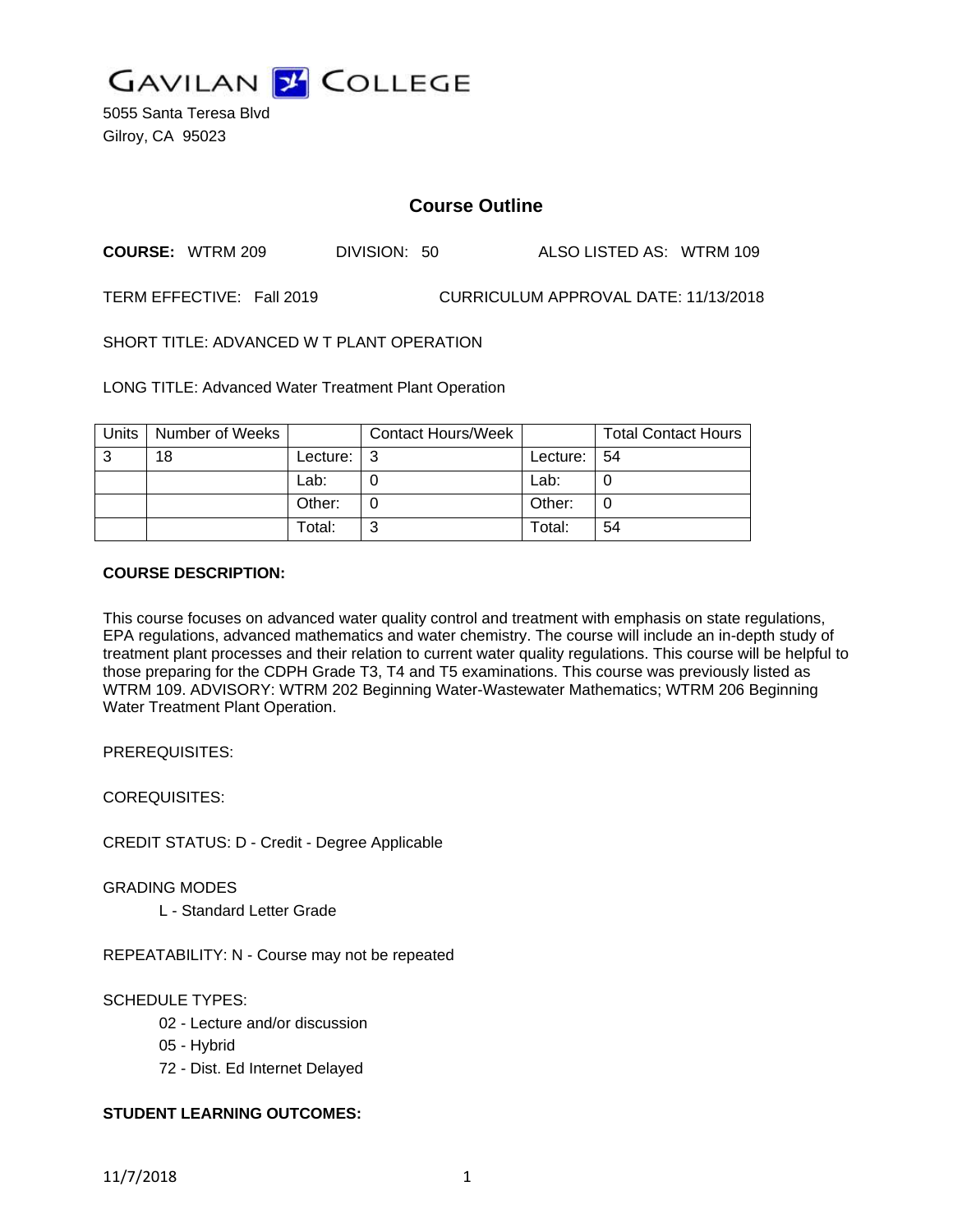1. Identify the various sources of water, and their treatment processes, in California; comparing the benefits and drawbacks.

Measure of assessment: Quiz, Exam, Homework

Year assessed, or planned year of assessment: 2018

Semester: Spring

2. Assess and compare local, state and federal regulations as they relate to water quality.

Measure of assessment: Quiz, Exam, Homework

Year assessed, or planned year of assessment: 2018

Semester: Spring

3. Demonstrate the ability to meet the written test standards for the CDPH Grade T3, T4 and T5 water treatment operator exams.

Measure of assessment: Quiz, Exam, Worksheet

Year assessed, or planned year of assessment: 2018

#### **CONTENT, STUDENT PERFORMANCE OBJECTIVES, OUT-OF-CLASS ASSIGNMENTS**

Curriculum Approval Date: 11/13/2018

6 Hours

Content: Water Works Math Review

Student Performance Objectives: Calculate dosage rates, area and volume, static head pressure, and unit and conversion factors.

6 Hours

Content: Advance Water Treatment Math

Student Performance Objectives: Calculate energy usage, filtration efficiency, blending rates and advanced dosages with different specific gravities. Solve advanced waterworks mathematics calculations.

3 Hours

Content: Iron and Manganese Control

Student Performance Objectives: Discuss different techniques to treat iron and manganese, including phosphate treatment, oxidizing filter treatment , and eliminating plumbing corrosion.

3 Hours

Content: Fluoridation

Student Performance Objectives: Explain the fluoridation process, including the issues surrounding fluoride in the water supply, as well as how fluoride is introduced and dosed using positive displacement pumps and a saturator.

3 Hours

Content: Softening

Student Performance Objectives: Discuss the causes of water hardening; the characteristics of calcium, manganese, and other ions in hard water; as well as techniques for removing these chemicals.

3 Hours

Content: Specialized Treatment Processes

Student Performance Objectives: Explain the associated chemistry and treatment process impact on scaling and corrosion, as well as other specialized processes to handle unique situations.

5 Hours

Content: Membrane Treatment Processes (Membrane Filtration and Demineralization). Midterm Exam.

Student Performance Objectives: Explain the nanofiltration, microfiltration and desalination processes used to treat water, including any post treatment process needed with this type of filtration.

3 Hours

Content: Handling and Disposal of Process Wastes

Student Performance Objectives: Outline the different waste categories and the proper disposal of wastes constantly dealt with in a water treatment environment , including mercury, arsenic, nitrates, manganese, iron and other waste by-products in the treatment process. Analyze the hazards and safety procedures related to water treatment.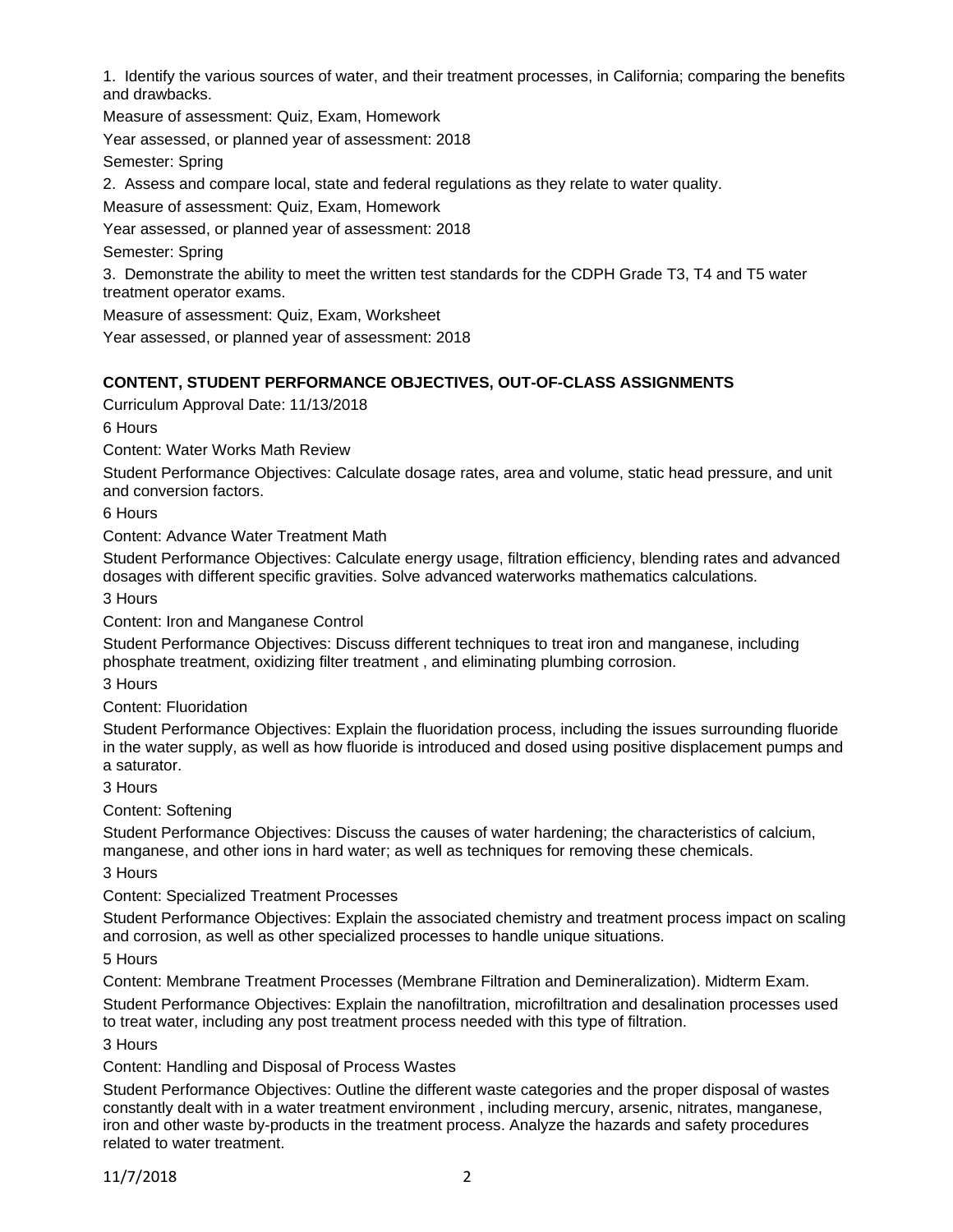#### 3 Hours

Content: Maintenance

Student Performance Objectives: Identify common maintenance activities that need to be completed in the water treatment plant and ways to track that maintenance. Evaluate various methods of disinfection as they relate to specific applications.

3 Hours

Content: Instrumentation and Control Systems

Student Performance Objectives: Explain how SCADA controls are read and how they work. Define the procedures and components used in advanced water treatment.

3 Hours

Content: Advanced Laboratory Procedures

Student Performance Objectives: Discuss different specific laboratory procedures used to address water quality issues for different types of treatment environments. Describe laboratory procedures as they relate to advanced water treatment. Analyze and explain advanced water testing procedures.

6 Hours

Content: Drinking Water Regulations

Student Performance Objectives: Outline specific EPA and California regulations addressing both the primary and secondary standards of treatment.

5 Hours

Content: Administration

Student Performance Objectives: Describe how to effectively manage a water treatment plant from a business, political, strategic, and quality control perspective.

2 Hours

# **METHODS OF INSTRUCTION:**

Lecture, Video Presentation, Guest Lecturer, Field trip to a water treatment facility.

# **OUT OF CLASS ASSIGNMENTS:**

Required Outside Hours: 44

Assignment Description: Read textbook and study for quizzes and exams.

Required Outside Hours: 44

Assignment Description: Homework: Graded take home math assignments. Take home word problem worksheets with sample problems to be graded and discussed in class.

Required Outside Hours: 20

Assignment Description: Review of current news articles.

# **METHODS OF EVALUATION:**

Writing assignments Percent of total grade: 10.00 % Percent range of total grade: 0% to 20% Review of current news articles. Problem-solving assignments Percent of total grade: 40.00 % Percent range of total grade: 40% to 60% Homework Problems, Exams Objective examinations Percent of total grade: 40.00 % Percent range of total grade: 40% to 60% Multiple Choice, Other: Math - Show Work Other methods of evaluation Percent of total grade: 10.00 %

# **REPRESENTATIVE TEXTBOOKS:**

Required Representative Textbooks